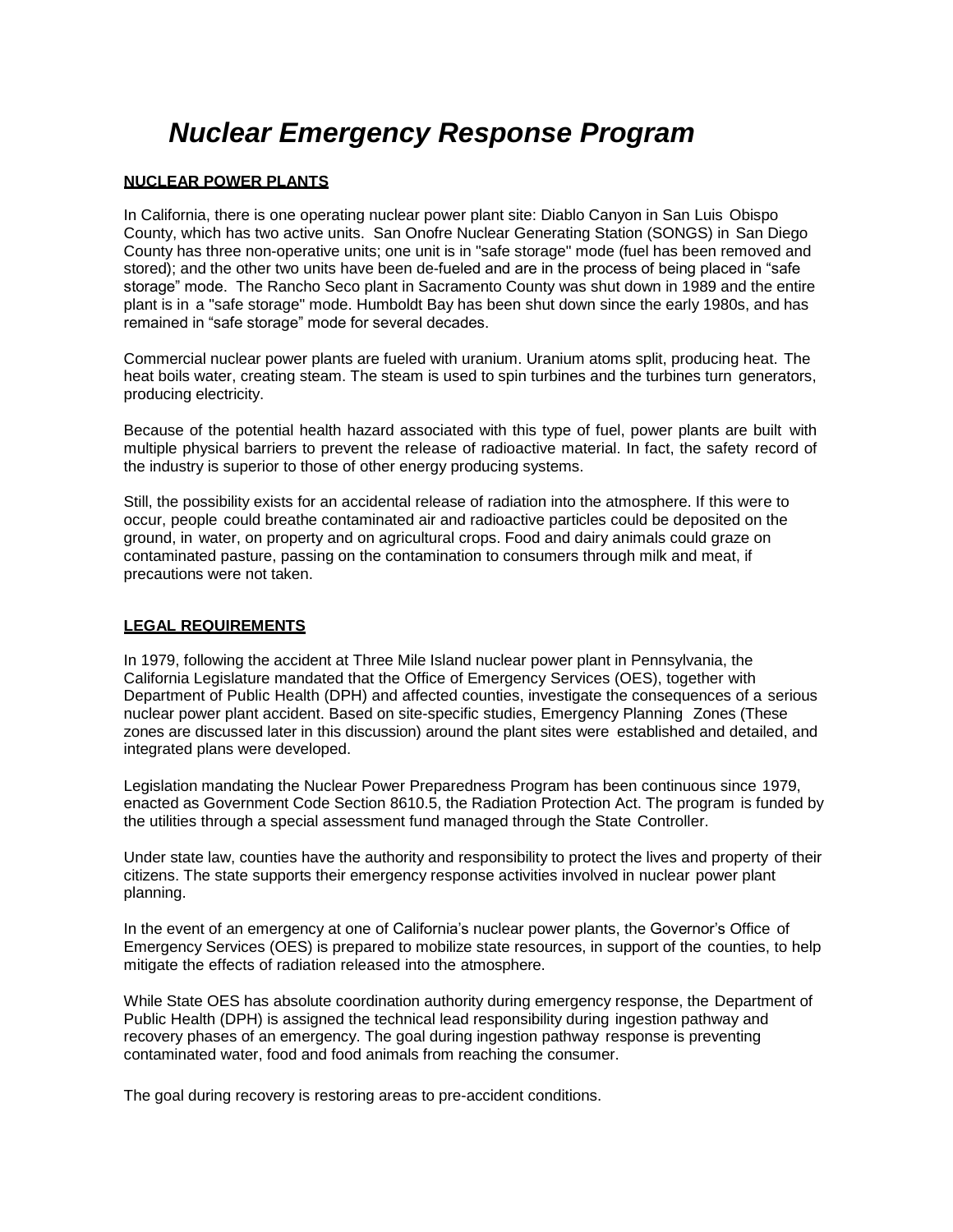# **EMERGENCY RESPONSE PLANNING**

The Nuclear Power Plant Emergency Response Plan establishes the State of California's emergency response organization and defines the role of OES as the coordinating agency for utility, local, state, federal and volunteer agency response to a nuclear power plant incident. A series of zones has been established around each plant to detail required activities in the event of an accident.

The basic Emergency Planning Zone, an approximate ten-mile radius around the plants, is defined for the plume exposure pathway. Plans are in place to protect people, property and the environment in that zone from the effects of radioactive contamination.

In the Ingestion Pathway Zone, an approximate 50 mile radius around that plant, plans are in place to mitigate the effects on agriculture, and food processing and distribution.

During emergency response, best efforts are made making use of plan action criteria without regard to whether particular areas are inside or outside zones.

Within Public Education Zones, approximately 35 miles from the plants, educational materials are distributed to inform the public about nuclear power plant operations, what to expect in the event of an accident, and what plans are in place for public protection. The utilities are required to publish and disseminate information for residents and transient populations, including telephone directory guidance.

Planning and preparedness are cooperative efforts by state agencies, local jurisdiction and the utilities. These efforts result in integrated and refined plans for emergency response and a cadre of trained emergency responders. The plans and attendant procedures are predicated on guidance provided by the Federal Emergency Management Agency (FEMA), in concert with the Nuclear Regulatory Commission (NRC).

## **EMERGENCY PREPAREDNESS**

Following is the list of Planning Standards and Evaluation Criteria mandated by the Federal Emergency Management Agency in developing a nuclear power plant emergency response plan:

- Accident Assessment
- Assignment of Responsibility (Organizational Control)
- Emergency Classification System
- Emergency Communications
- Emergency Facility and Equipment
- Emergency Response Support and Resources
- Exercises and Drills
- Medical and Public Health Support
- Notification Methods and Procedures
- Onsite Emergency Organization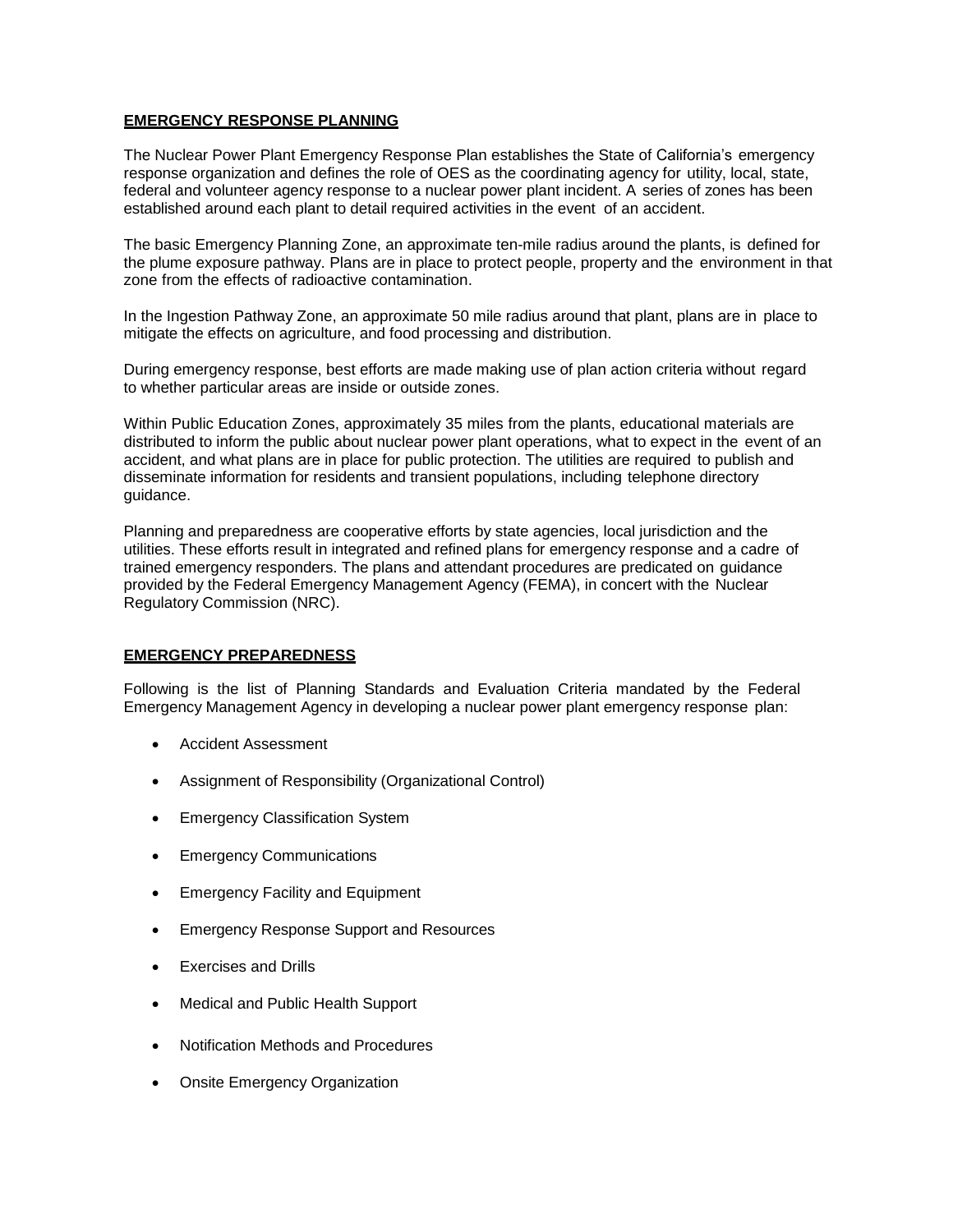- Protective Response
- Public Education and Information
- Radiological Emergency Response Training
- Radiological Exposure Control
- Recovery and Reentry Planning and Post-Accident Operations
- Responsibility for the Planning Effort: Development, Periodic Review and Distribution of Emergency Plans

Emergency responders test their plans and their skills through regularly scheduled exercises, based on a federally-mandated six-year cycle. Exercises test (1) organizations' integrated capability and (2) major portions of basic plans. There are 33 exercise objectives, grouped according to the frequency with which they must be tested. State law requires full activation of state level response every two years, in conjunction with a plant site.

# **EMERGENCY RESPONSE**

If there were an accident at a nuclear power plant, state and local emergency responders and decisionmakers would deploy to operations centers and various facilities near the plant. Based on plans and procedures previously tested and proven through the exercise program, actions would be undertaken to protect the public and the environment.

There are four accident classifications—called EMERGENCY ACTION LEVELS. Each level mandates specific actions by the utility and local and state emergency response organizations:

**NOTICE OF UNUSUAL EVENT:** No threat to public safety. Requires notification by plant operator of offsite authorities within 15 minutes of the event classification.

**ALERT:** Little or no threat to public safety. Conditions could escalate due to operator error or equipment failure. Requires notification by plant operator of offsite authorities within 15 minutes. Communications with the plant operator thereafter are on a regular basis until such time as plant conditions stabilize.

- **OES notifies the DPH and FEMA.**
- **State and local emergency response facilities are activated.**
- **Beach parks are closed.**
- **Schools relocate students to safe, predesignated sites.**
- **State prisons are locked down.**

**SITE AREA EMERGENCY:** Releases, if any, are not expected to result in exposure levels exceeding the Protective Action Guides set by the Environmental Protection Agency, except possibly near the plant site boundary.

- **State emergency response organizations are fully mobilized.**
- **Local emergency response organizations are fully mobilized.**